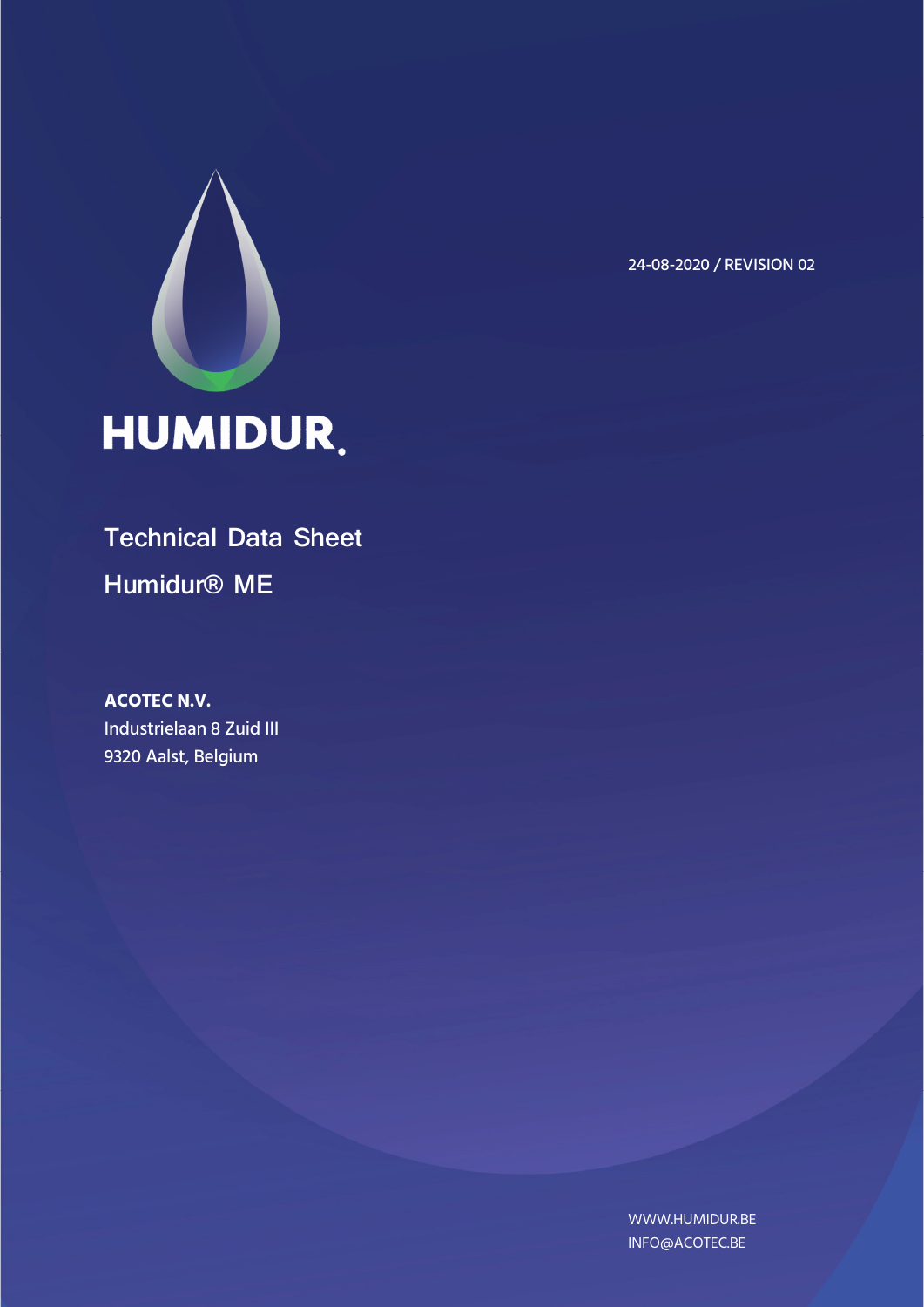# **Product Description**

Humidur ME is a two-component solvent-free modified polyamine cured epoxy system offering the following benefits:

- Long term protection in highly corrosive environments: life expectancy over 30 years
- Single coat system, no primers required
- Environmentally friendly (100 % solids, no solvents, no heavy metals, no coal tar)
- Excellent abrasion resistance and impact resistance
- Surface tolerant & outstanding adhesion to substrate and interadhesion between layers
- Capable of curing under water: can be exposed to water immediately after application
- Capable of curing at freezing temperatures
- Unlimited overcoating
- Excellent cathodic disbondment resistance
- NDT inspection allowed
- Resistant to temperatures from -30 °C to 90 °C and to most fluids between pH 0 and pH 14 (see Humidur chemical resistance list)
- Approved for drinking water
- Cost-effective (LCCA conducted by DHV Royal Haskoning)

#### **Composition**

Humidur ME consists of two components:

A is the base component and contains:

- non-crystallizable epoxy resins
- high-tech modifying agents and elastifiers
- lamellar abrasion and impact resistant fillers
- colouring pigments

B is the hardener and contains:

polyamine hardener complex



**WWW.HUMIDUR.BE INFO@ACOTEC.BE** 



**Technical Data Sheet Humidur® ME**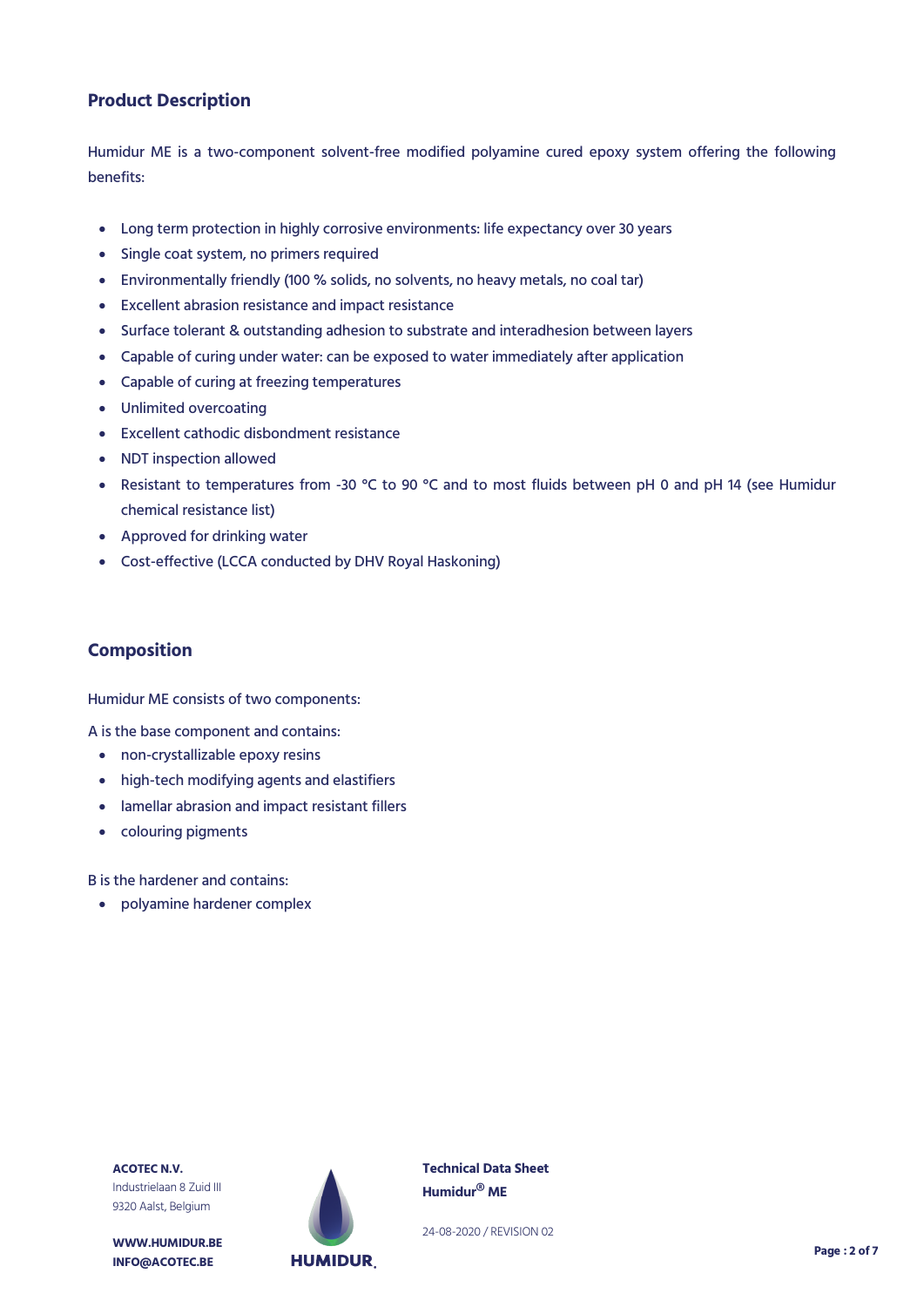#### **Recommended Use**

Humidur ME is generally applied on structures in salt, brackish, fresh, potable and drinking water, and specific markets such as:

- Static Marine Infrastructure (sheet piling, tubular piles, lock doors, dolphins, berths, jetties, etc...)
- Offshore (platforms, cranes, piling foundations, inside and outside pipelines, etc...)
- Renewables (penstocks, turbines, windmills, tidal and river stream energy, etc...)
- Shipping (ballast tanks, cargo holds, etc...)



| <b>PRODUCT USE</b> |                        | <b>ME</b> | <b>ME Brush</b> |
|--------------------|------------------------|-----------|-----------------|
| By brush           | Stripe coat            | Yes       | Yes             |
|                    | <b>Thick layers</b>    | Yes       | Yes             |
| By spray           | One layer              | Yes       |                 |
| (heated hoses)     | <b>Multiple layers</b> | Yes       |                 |

# **Manufacturer's Information**

Acotec NV, with registered offices at Aalst, Belgium, is the developer and sole manufacturer of the Humidur products, distributed worldwide through a wide network of agents and cooperative companies. The proven lifetime of the Humidur coatings in practice is more than 30 years. Contact Acotec directly or visit www.humidur.be for reference projects.

**ACOTEC N.V.** Industrielaan 8 Zuid III 9320 Aalst, Belgium

**WWW.HUMIDUR.BE INFO@ACOTEC.BE** 



**Technical Data Sheet Humidur® ME**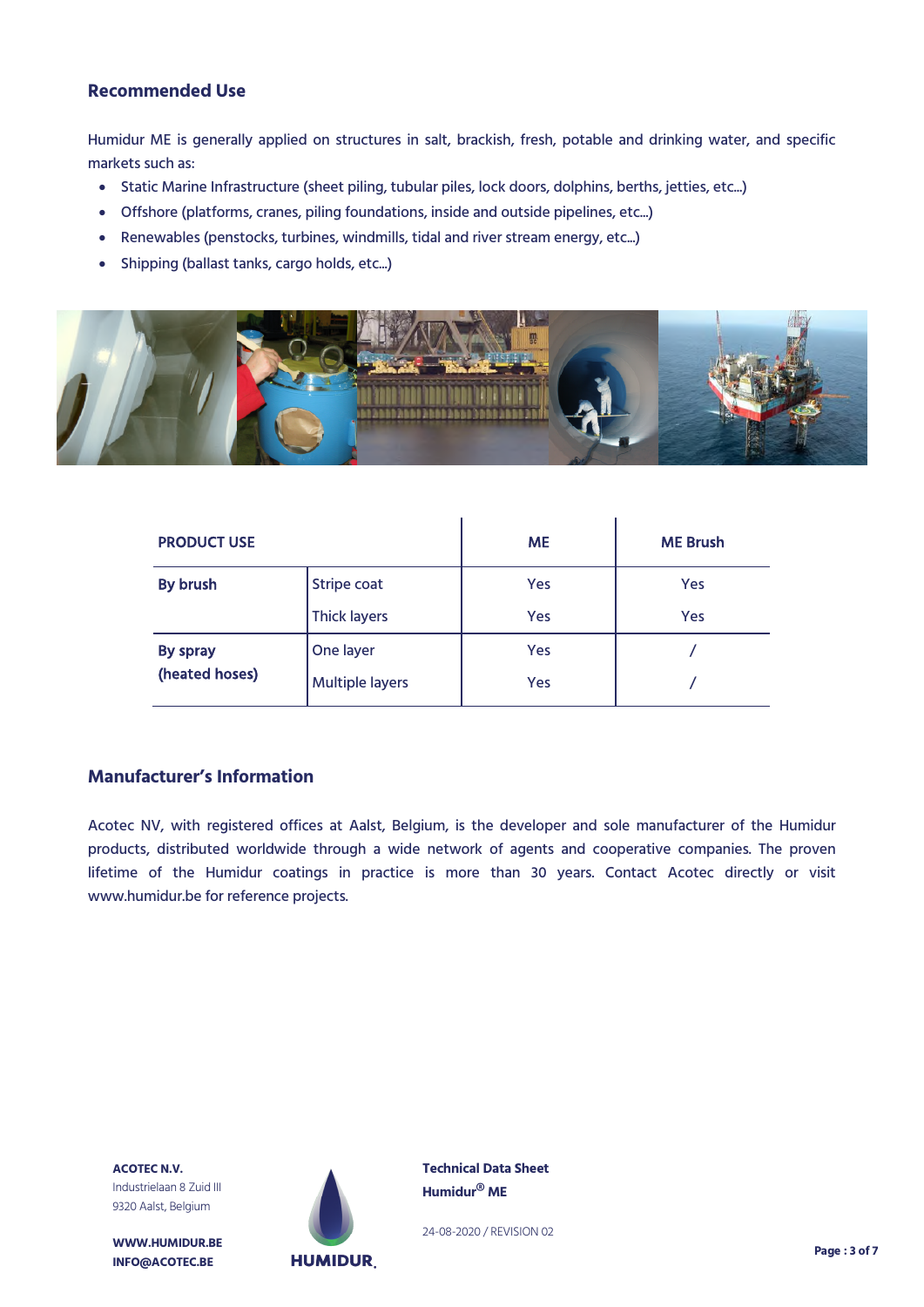# **Product Data**

| <b>SPECIFIC DATA</b>                                                                                       |                           |             | <b>ME</b>                                               | <b>ME Brush</b>                                         |  |
|------------------------------------------------------------------------------------------------------------|---------------------------|-------------|---------------------------------------------------------|---------------------------------------------------------|--|
|                                                                                                            | <b>Component A</b>        |             | $± 1,46$ g/cm <sup>3</sup>                              | $± 1,33$ g/cm <sup>3</sup>                              |  |
| Density @ 23 °C                                                                                            | <b>Component B</b>        |             | $± 1,06$ g/cm <sup>3</sup>                              | $± 1,06$ g/cm <sup>3</sup>                              |  |
|                                                                                                            | Mixture $A + B$           |             | $± 1,36$ g/cm <sup>3</sup>                              | $± 1,27$ g/cm <sup>3</sup>                              |  |
| <b>Solid content</b>                                                                                       |                           |             | 100 %                                                   | 100 %                                                   |  |
| Viscosity of the mixture at 23 °C and<br>CSS750Pa                                                          |                           |             | $6,0 \pm 1$ Pas                                         | $4,5 \pm 1$ Pas                                         |  |
| Flash point mixture A + B                                                                                  |                           |             | >100 °C                                                 | >100 °C                                                 |  |
| <b>Hardness</b>                                                                                            |                           |             | Shore $D > 74$                                          | Shore $D > 74$                                          |  |
| <b>Colour (gloss)</b><br>(For colour stability (only aesthetic), apply<br>Humidur TC on top of Humidur ME) |                           |             | Any RAL colour<br>25 colours immediately<br>deliverable | Any RAL colour<br>25 colours immediately<br>deliverable |  |
| <b>Compatibility with Cathodic Protection</b><br><b>Systems (ISO20340)</b>                                 |                           | <b>Yes</b>  | <b>Yes</b>                                              |                                                         |  |
|                                                                                                            | <b>Brush</b>              | Stripe coat | $300 \mu m$                                             | $200 \mu m$                                             |  |
| <b>Practical thickness</b><br>in one layer                                                                 |                           | Thick layer | $300 \mu m$                                             | 200 µm - 300µm                                          |  |
|                                                                                                            | <b>Spray</b><br>One layer |             | 300 µm - 1000 µm                                        | $\prime$                                                |  |
| <b>Minimal thickness</b>                                                                                   |                           |             | 400 µm - 600 µm                                         | 400 µm - 600 µm                                         |  |
| <b>Covering</b><br>capacity<br>$(WFT = DFT)$                                                               | Theoretical @ 200 µm      |             | $\prime$                                                | 0,25 $kg/m2$                                            |  |
|                                                                                                            | Theoretical @ 400 µm      |             | 0,41 $kg/m2$                                            | 0,37 $kg/m2$                                            |  |
|                                                                                                            | Theoretical @ 800 µm      |             | 1,36 $kg/m2$                                            | $\overline{1}$                                          |  |
| <b>Mixing ratio A: B</b>                                                                                   | By weight                 |             | 4,4:1                                                   | 3,7:1                                                   |  |
|                                                                                                            | By volume                 |             | 3,2:1                                                   | 2,9:1                                                   |  |

**ACOTEC N.V.** Industrielaan 8 Zuid III 9320 Aalst, Belgium

**WWW.HUMIDUR.BE INFO@ACOTEC.BE** 



**Technical Data Sheet Humidur® ME**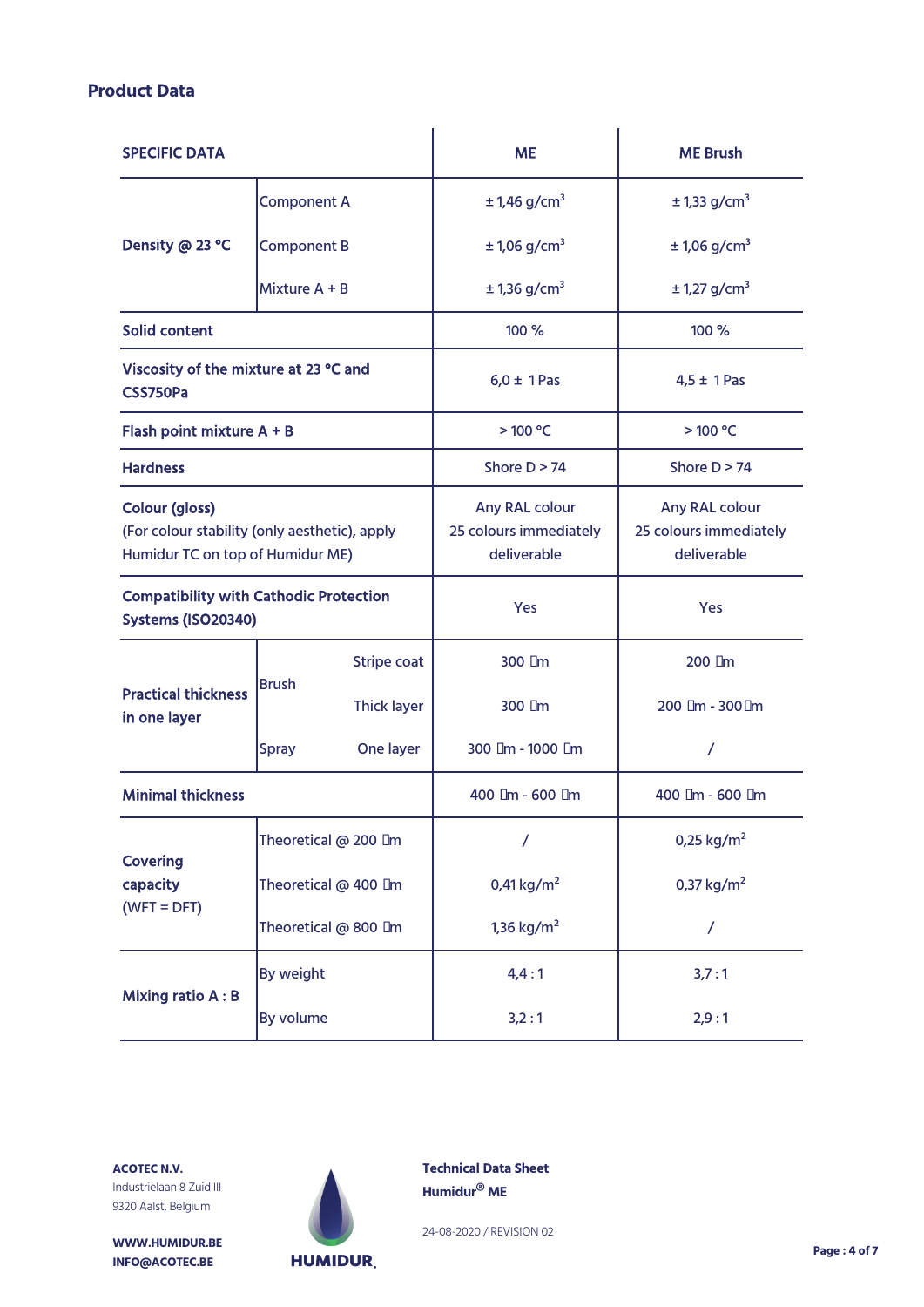#### **Product Data**

| <b>SPECIFIC DATA</b>     | <b>ME</b>       | <b>ME Brush</b> |
|--------------------------|-----------------|-----------------|
| <b>Overcoating time</b>  | unlimited       | unlimited       |
| Standard packaging / set | 22 kg or 264 kg | 1 kg or 5 kg    |
| Pot life @ 23 °C         | 45 minutes      | 45 minutes      |
| Shelf life max 25 °C dry | 12 months       | 12 months       |

# **Curing time**

Humidur coatings have the ability to cure under water. The curing of Humidur is a chemical reaction and is water repellent. The curing times depend on air circulation, temperature and the film thickness. Humidur is able to cure at sub-zero temperatures.

|                  | $-5^{\circ}C$ | $5^{\circ}C$ | $10^{\circ}$ C | $15^{\circ}$ C | $20^{\circ}$ C | $25^{\circ}$ C | $30^{\circ}$ C |
|------------------|---------------|--------------|----------------|----------------|----------------|----------------|----------------|
| <b>Touch-dry</b> | 48 hours      | 7 hours      | 6 hours        | 5 hours        | 4 hours        | 3,5 hours      | 3 hours        |
| <b>Full cure</b> | 7 days        | 6 days       | 4 days         | 3 days         | 48 hours       | 36 hours       | 24 hours       |

# **Application**

All surfaces shall be free of oil, grease, dust or any other contamination prior to coating.

| <b>SURFACE</b><br><b>PREPARATION</b> | <b>Cleanliness</b>                   | <b>Methods</b>                                                                         | <b>Roughness</b>                                      | <b>Expected life</b><br>time | <b>Warranty</b> |
|--------------------------------------|--------------------------------------|----------------------------------------------------------------------------------------|-------------------------------------------------------|------------------------------|-----------------|
| <b>Minimum</b>                       | $St 2 - 3$<br><b>ISO 8501</b>        | Hand tool<br>power tool (wire<br>brush, needle gum,<br>bristle blaster, grind<br>disk) | Original profile                                      | 15 years                     | On request      |
| <b>Optimal</b>                       | Sa $2\frac{1}{2}$<br><b>ISO 8501</b> | <b>Grit blasting</b>                                                                   | $60 \pm 10 \mu m$<br>2/3 reference<br><b>ISO 8503</b> | > 30 years                   | On request      |

**ACOTEC N.V.** Industrielaan 8 Zuid III 9320 Aalst, Belgium



**Technical Data Sheet Humidur® ME**

24-08-2020 / REVISION 02

**WWW.HUMIDUR.BE INFO@ACOTEC.BE** 

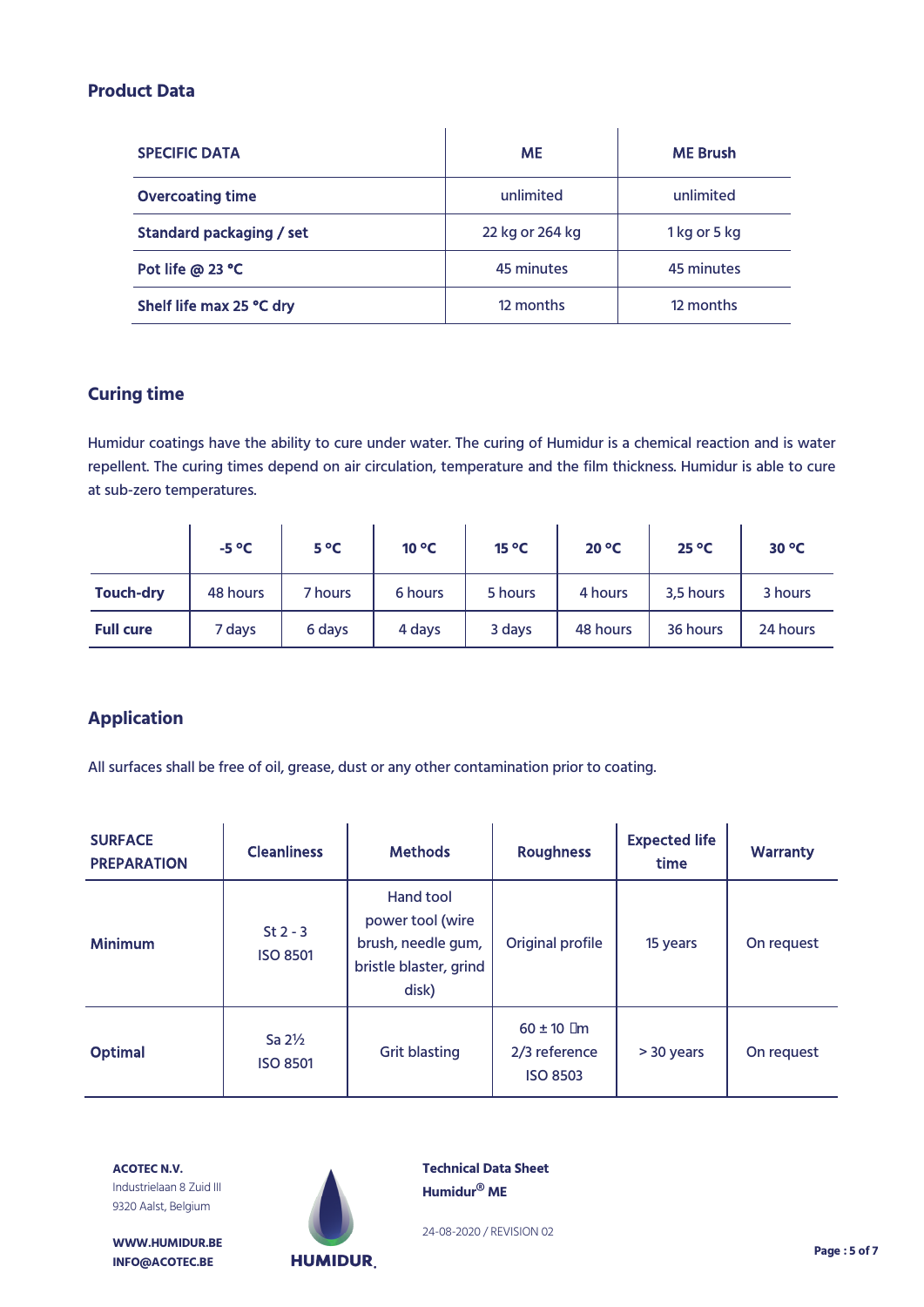| <b>APPLICATION PARAMETERS</b>                                  | <b>ME</b>                                        | <b>ME Brush</b>              |  |
|----------------------------------------------------------------|--------------------------------------------------|------------------------------|--|
| <b>Temperature before mixing</b>                               | 18 °C – 25 °C                                    | 18 °C – 25 °C                |  |
| <b>Application temperature of mixture</b>                      | $25^{\circ}$ C ± 5 °C                            | $25^{\circ}$ C ± 5 °C        |  |
| Surface temperature* Minimum<br>Surface temperature* Maximum   | Dew point $+3$ °C<br>50 °C                       | Dew point $+3$ °C<br>50 °C   |  |
| <b>Humidity* Relative Humidity</b><br><b>Humidity* Surface</b> | $< 95 \%$<br>No condensation                     | $< 95 \%$<br>No condensation |  |
| <b>Spray Nozzle opening</b><br><b>Spray Nozzle Angle</b>       | $0.015'' - 0.025''$<br>$30^{\circ} - 60^{\circ}$ |                              |  |

\* These criteria are valid to achieve the most durable protection. If a reduced coating lifetime is desired, application can continue outside this window. The existing warranties do not apply in these conditions. Please contact Acotec NV directly for more information on the expected lifetime in these conditions.

Humidur ME is almost always applied in a single coat. If several coats are requested, different Humidur layers can be applied wet-on-wet depending the maximum layer thickness or on top of fully cured layers after removing possible surface contamination/pollution. The overcoating interval is unlimited over time.

# Environment

Humidur ME has been designed to fully respect the environment. The product contains:

- No VOC (0 %) (100 % solids),
- No solvents or diluents (WFT = DFT),
- No coal tar,
- No isocyanates,
- No heavy metals.

Humidur ME is capable of curing under water without leaching taking place and has no detrimental effect on the sediment, fauna and flora in and out of the water. When using Humidur ME on static marine structures, the biofilm can form itself on top of the Humidur coating without affecting the substrate and without any loss of the anticorrosion properties.

As Humidur is a one-layer system, it reduces the amount of waste and minimizes loss spray.

All technical reports are available upon request.

**ACOTEC N.V.** Industrielaan 8 Zuid III 9320 Aalst, Belgium

**WWW.HUMIDUR.BE INFO@ACOTEC.BE** 



**Technical Data Sheet Humidur® ME**